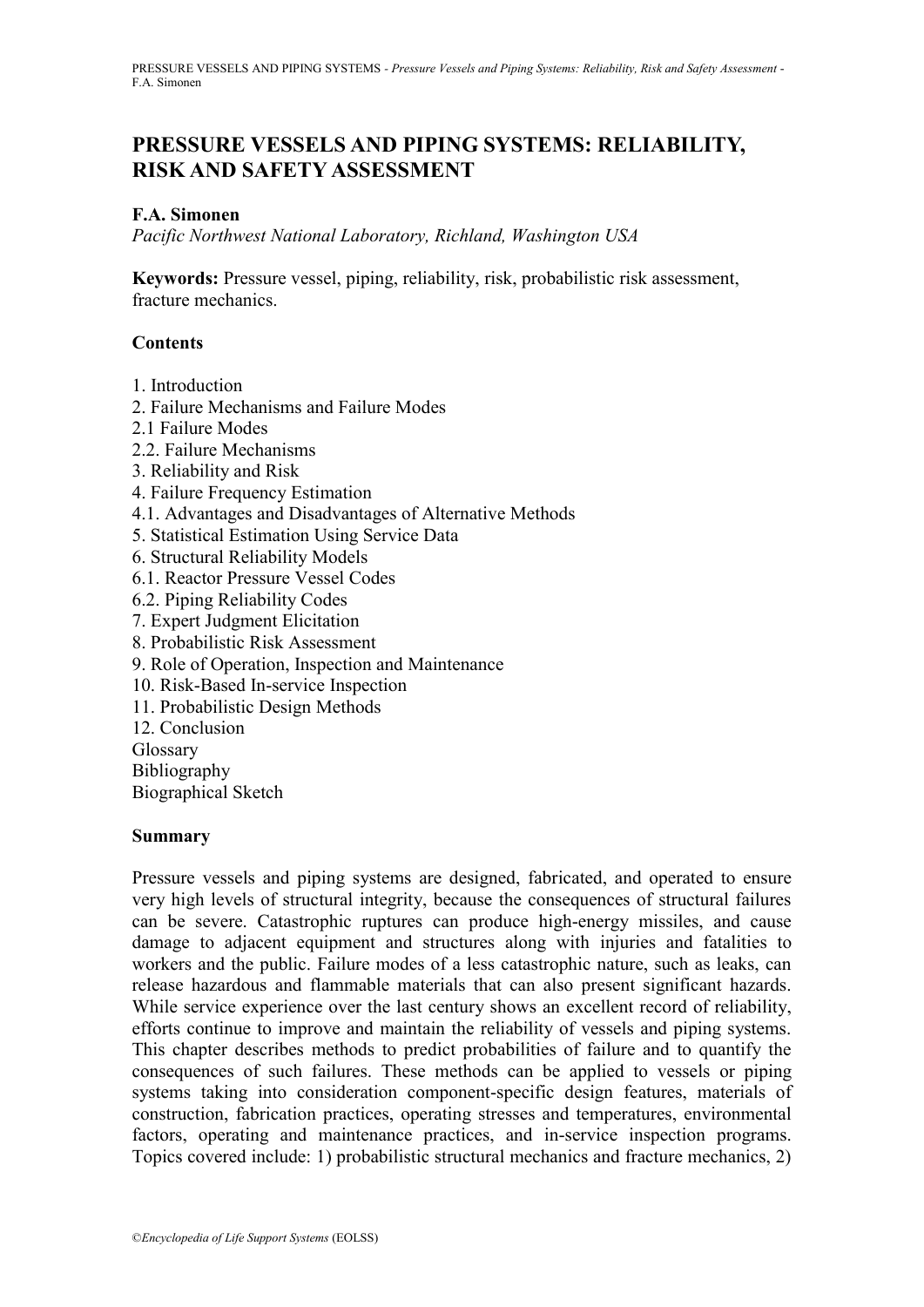the role of probabilistic risk assessment evaluations, 3) application of failure event data from operating experience, 4) risk-informed in-service inspection, and 5) probabilistic design methods.

# **1. Introduction**

The safety and reliability of pressure vessels and piping has been a public concern since the beginning of the industrial age. Failures of early steam boilers became widely reported as boiler explosions killed thousands of people per year and inflicted great damage to property. As a result, engineering organizations and government agencies developed and imposed legal requirements for engineering codes that applied to the design, construction, and operation of boilers and other high pressure vessels. In the 50 years after the American Society of Mechanical Engineering (ASME) was adopted, the number of deaths caused by explosions of properly operated boilers and pressure vessels was significantly reduced. Nevertheless, catastrophic failures still occur on rare occasions and other failures of a less significant nature (cracks and leaks) are more commonly reported. This chapter describes methods that can be used to estimate failure rates for vessels and piping systems. Also described, how such failure rates are used today in combination with evaluations of failure consequences using probabilistic risk assessment methods. Based on the author's experience, the examples will focus on nuclear power plant applications. However, the same approaches also apply to other industries such as petro-chemical, gas transmission pipelines, and to more common items such as heating boilers and water heaters.

Pressure vessels and piping systems are designed, fabricated, and operated to ensure a very high level of structural integrity because the consequences of structural failures can be severe. Even less catastrophic failures (such as leaks) can release hazardous and flammable materials that present significant hazards. Despite excellent safety records ongoing efforts are needed to ensure that the reliability of vessels and piping systems are maintained. This chapter describes methods developed over recent decades to predict frequencies of failure and to quantify the consequences of failures. Such methods can take into account vessel-specific design features, materials, fabrication practices, operating stresses, operating temperatures, environmental factors, operating practices, and in-service inspection programs. Topics include: 1) probabilistic structural mechanics and fracture mechanics, 2) the role of probabilistic risk assessment, 3) application of failure event data from plant operating experience, 4) risk-informed inservice inspection, and 5) probabilistic design methods.

## **2. Failure Mechanisms and Failure Modes**

Before the reliability of a vessel or piping system is evaluated, it is first necessary to identify the potential failure mechanisms and failure modes of concern. One must also relate different failure modes to possible safety and/or economic consequences. Judgment is needed to focus evaluations on those failure scenarios having highest likelihoods of occurrence.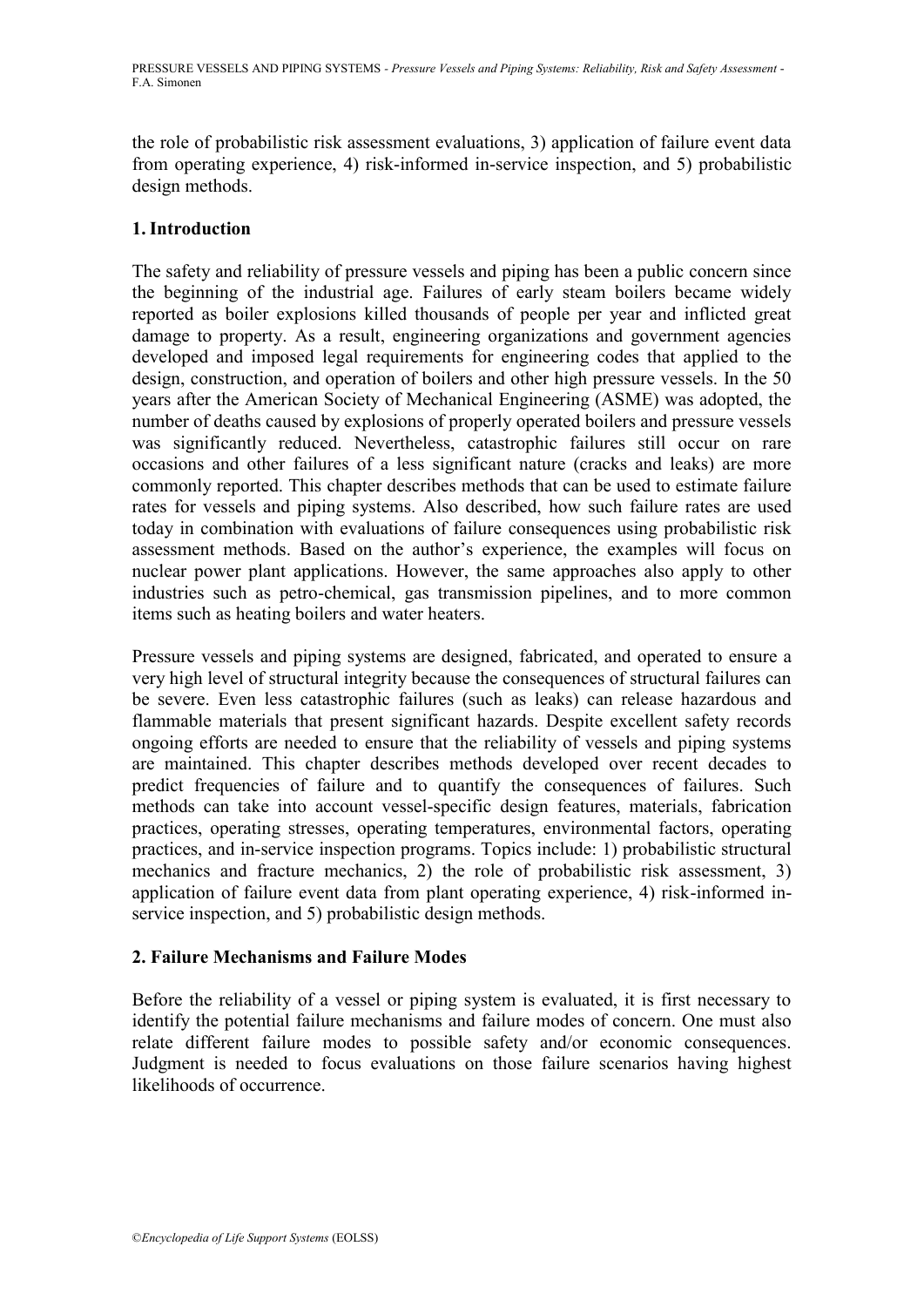### **2.1 Failure Modes**

There are many possible definitions (or degrees) of failure that may be of concern. Table 1 lists modes of failure that can be considered. These modes are presented in an increasing order of severity of consequence. The less severe modes (small cracks) are most likely to occur than the more severe modes (rupture). In addition, degradation if not detected and repaired will generally progress over time from a less severe mode (small crack) to more significant modes (leaking through-wall crack) and ultimately even to catastrophic failure.

| Small crack                          |
|--------------------------------------|
| Local corrosion/wall thinning        |
| <b>Excessive distortion</b>          |
| Leaking Through-Wall Crack           |
| Through-wall corrosion/wall thinning |
| <b>Excessive Leakage</b>             |
| Fracture/catastrophic rupture        |

Table 1. Example Failure Modes

In some cases, concerns may be limited to catastrophic ruptures that would present the greatest threat to workers or to the general public. In other cases, evaluations may have a broader objective that considers unexpected degradation (corrosion, cracking, etc.) that would require repairs or replacements of components and thereby have an economic impact associated with repair costs and/or the loss of the productive use of the component. The consequences of small leaks can be very different depending on the situation. For a water storage vessel, the loss of a small volume of water could be of little concern; whereas, small leaks in vessels containing toxic or flammable materials could result in a large number of fatalities.

Table 1 lists failure modes in order of increasing consequences as follows:

- Small Crack Degradation is sometimes detected in the form of a crack that does not fully penetrate the wall of the vessel or piping component. While such structural degradation by itself may pose no immediate safety consequences, it is prudent to take corrective actions to prevent future consequences. The need for repairs to the degraded component should be determined and implications for other similar components should be evaluated. Corrective actions could include an aggressive inspection program. In some cases, complete replacement of piping and vessels may be needed if the original designs and the selected materials are determined to be unsuitable for the operating conditions at the facility.
- Local Corrosion and Wall Thinning While design methods usually specify a wall thickness that includes some allowance for corrosion over the life of the vessel and piping, the actual operating conditions may produce local rates of corrosion that exceed the expected rates. Inspections can and should detect corrosion before it fully penetrates the wall thickness and before any safety impacts result. As in the case of cracking, corrective measures in the form of repairs and additional inspections should be implemented to ensure safe and economical operation.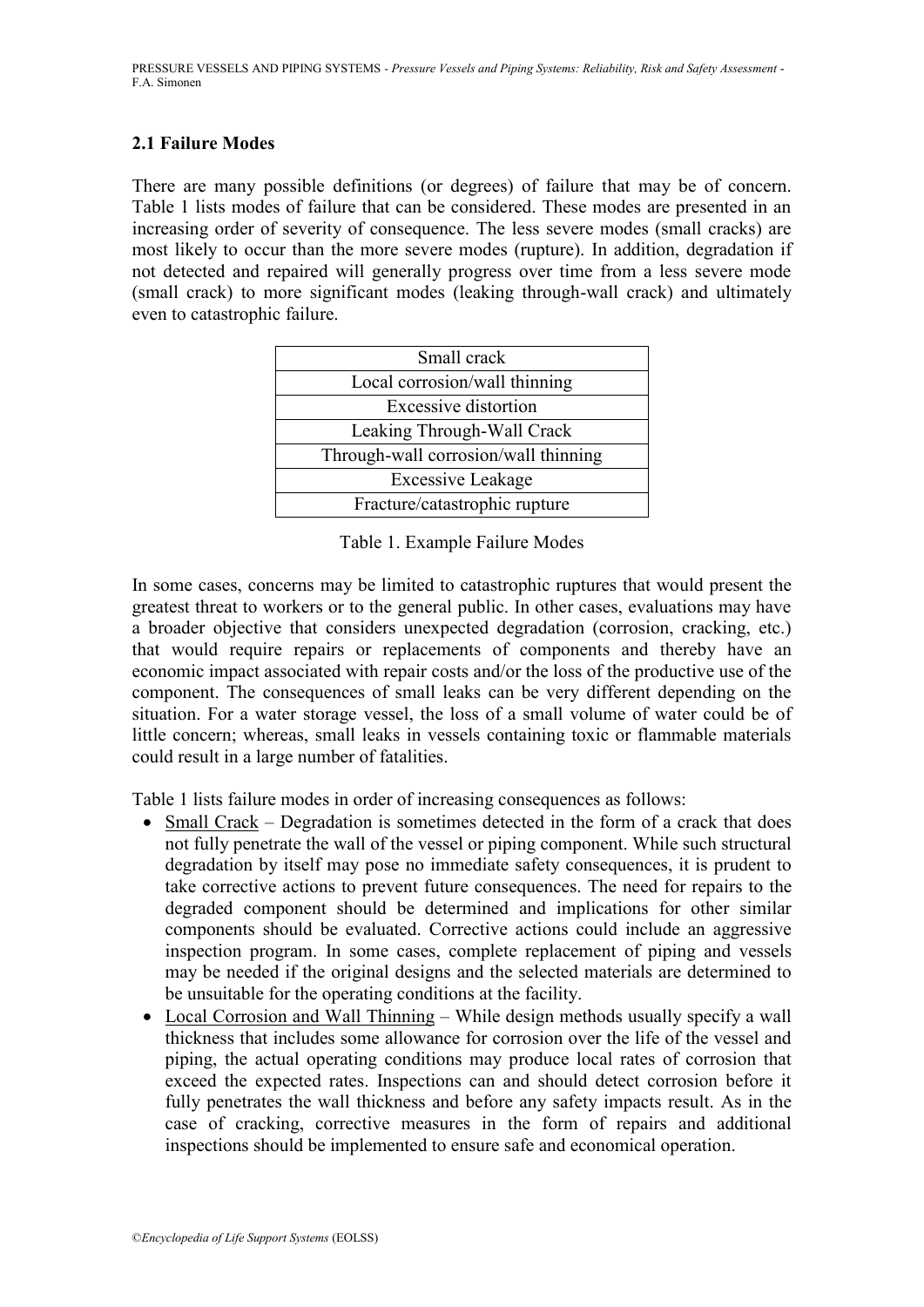- Excessive Distortion A failure mode of concern may not involve penetration of the component wall, but may rather degrade the function of the component because of excessive deflection or distortion. For example, seating surfaces may become sufficiently misaligned to the degree that gasket leakage results.
- Leaking Through-Wall Crack In some cases, even a small amount of leakage can have significant safety consequences, especially if the leaking fluid is highly toxic or flammable. In other cases, the release of otherwise non-hazardous fluids could impact the operation of nearby critical equipment by causing corrosion or electrical malfunctions.
- Through-Wall Corrosion/Wall Thinning As for cracking, leakage even at relatively small rates can present significant safety or economic consequences.
- Excessive Leakage Leakage rates can over time increase to levels that impact the function of a system or component. For example, a leak could eventually depressurize a critical system to the extent that it could no longer perform its intended function. In other cases, the leakage could create a water spray that could cause damage in the area adjacent to the leak.
- Fracture/Catastrophic Rupture This most severe of consequences comes from sudden fracture or ruptures, which can occur without any prior leakage to give any warning of impending failure. The consequences of concern can be related to loss of function of the rupture component itself (e.g., loss of cooling water to process equipment) or can come from the extreme energy of the rupture event (e.g., high velocity missiles, blast waves, release of hot fluids, etc.).



Figure 1. Pipe that ruptured at nuclear power plant after severe wall thinning at inner surface caused by flow-assisted corrosion.

Figures 1–3 show some examples of ruptured piping. In each case, the failure involved the release of large amounts of energy along with significant economic impacts in terms of repair costs and shutdowns of important industrial facilities for extended periods of time. Figure 1 illustrates a failure associated with severe thinning of the pipe wall that caused a pipe rupture and fatalities to workers at a nuclear power plant. Figure 2 shows a ruptured pipe that had been in service for a large number of years. In this case, the corrosion damage to the older pipe was relatively small with the primary cause of failure being a sudden over-pressure from a water hammer event. Figure 3 shows another ruptured pipe that failed at a coal-fired power plant. In this case, the degradation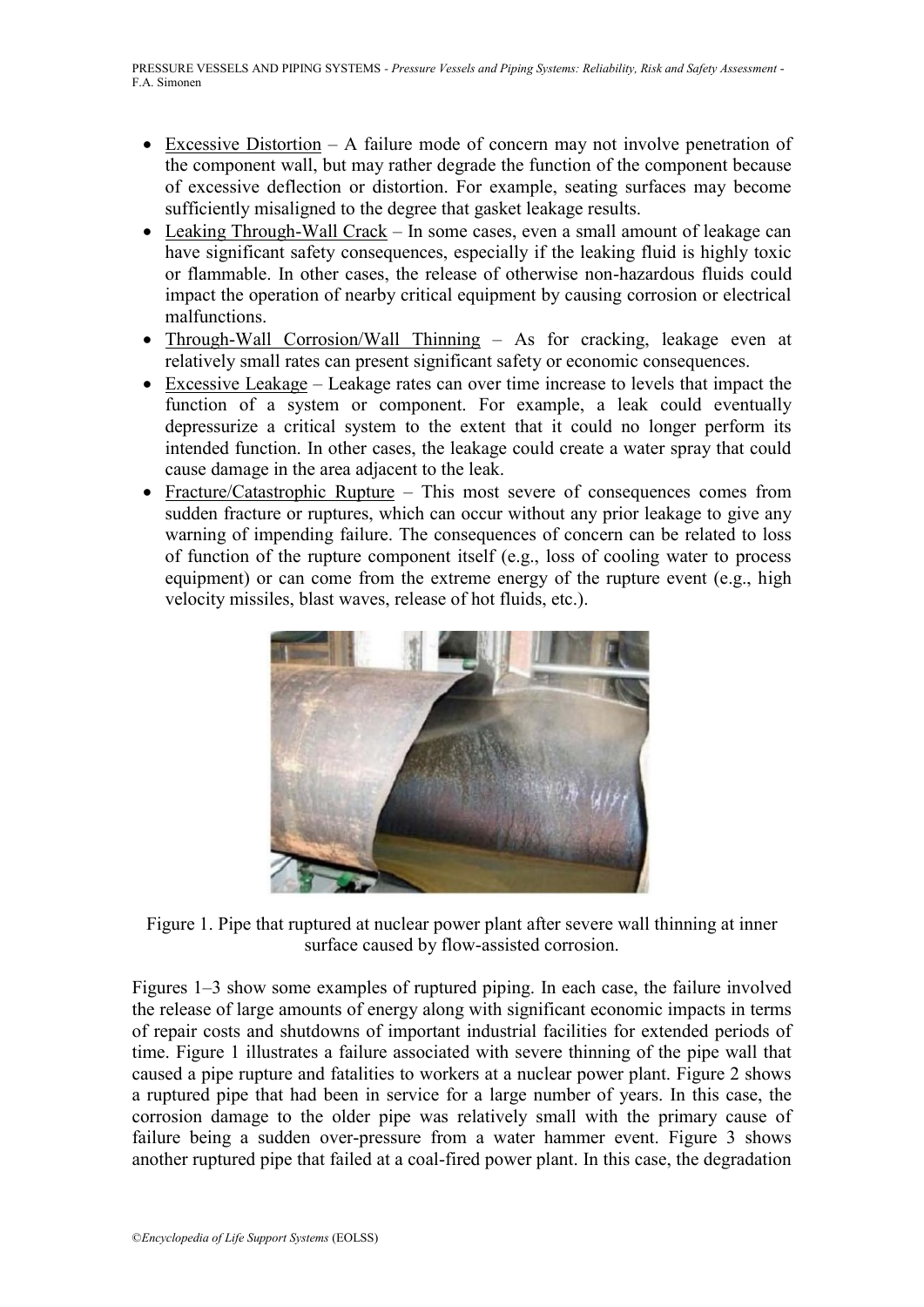was not wall thinning but cracking by the mechanism of creep damage to an axial weld in the pipe that operated at a relatively high temperature. The catastrophic nature of the failures shown by Figures 1–3 serve to emphasize hazards associated with operation of pressure vessels and piping and the need to reduce failure frequencies to the lowest possible levels.



Figure 2. Steam pipe at municipal heating system that ruptured because of severe load imposed by water hammer event.



Figure 3. Pipe at coal-fired power plant that ruptured along axial weld because of high temperature creep damage to weld.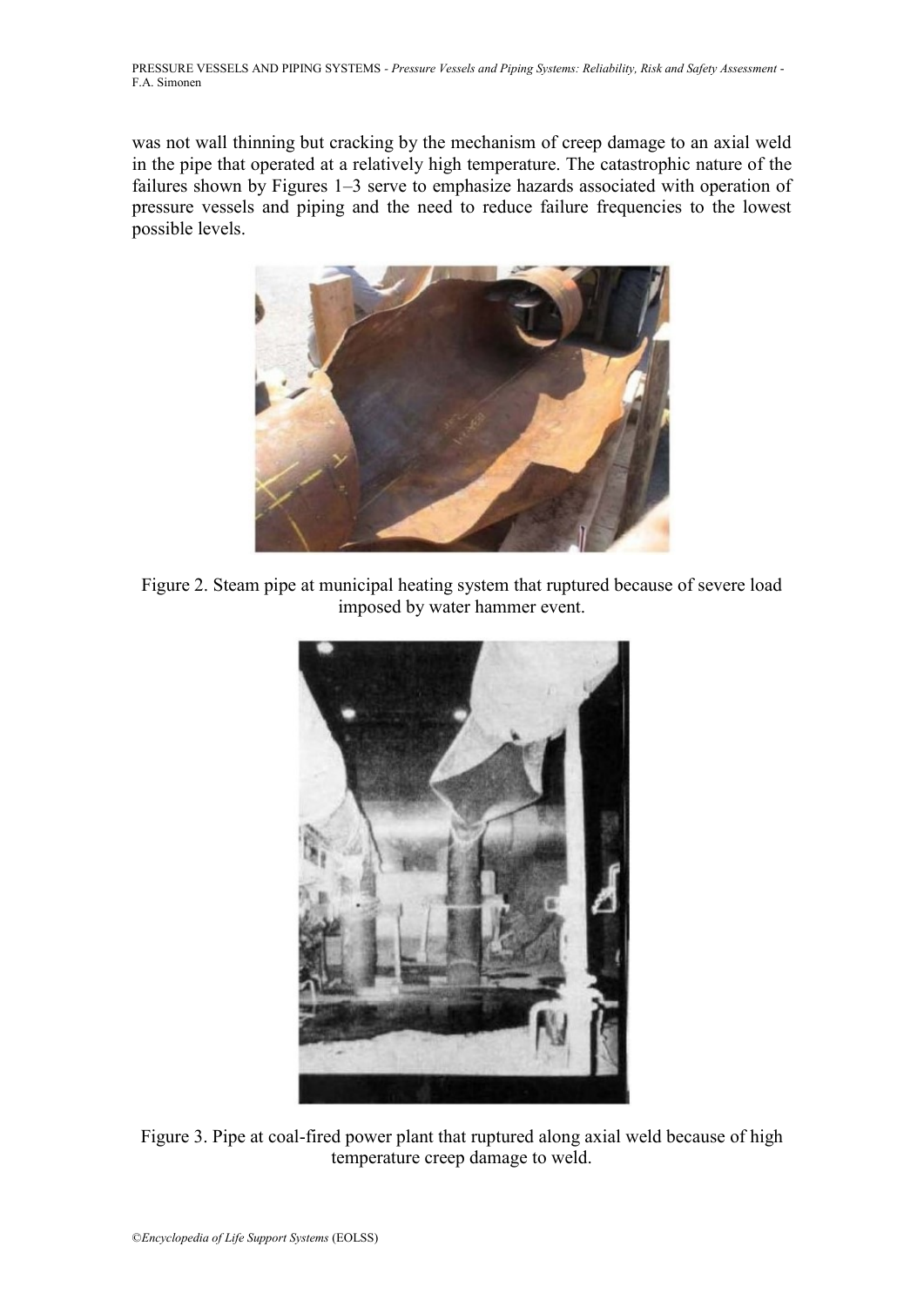### **2.1. Failure Mechanisms**

Table 2 lists a number of failure mechanisms and other causes that are known to result in failures of pressure vessels and piping systems. This list is intended only to show examples and will not be discussed in detail. Many failures come from gradual material degradation (e.g., corrosion, fatigue cracking, wear, etc.) that occurs over time spans of many years before it advances to a stage sufficient to cause a structural failure (leak or rupture event). Metal fatigue is one common failure mechanism. Small-diameter piping is often subject to vibrational stresses that cause cracking. Fatigue failures of larger sizes of vessels and piping are more likely to come from cyclic thermal stresses such as at locations exposed to cyclic exposures to hot and cold fluids. Corrosion mechanisms are a particularly common cause of failures both in the form of widespread loss material (wall thinning) or as local attack such as pitting or cracking.

In other cases, a single short-term event (e.g., overpressure, extreme overheating, water hammer, etc.) can cause a sudden failure. Some loading events are natural occurrences such as earthquake loadings; whereas, other events come from human errors in operating and maintaining the facility such as from improper repairs and operation at pressures or temperatures over design limits. Pressurized systems are usually protected from excess pressures and temperatures by safety devices, but these devices can fail to function due to time-related degradation or improper installation or maintenance.

| Operation at loads and/or pressures exceeding design limits     |
|-----------------------------------------------------------------|
| Operation at temperatures over design limits                    |
| Operation at temperatures below brittle fracture limits         |
| Improper design and fabrication                                 |
| Improper repairs and alterations                                |
| Structural damage from maintenance                              |
| Improper or degraded supports for components                    |
| Structural damage from external events (impact, crushing, etc.) |
| <b>Excessive vibration</b>                                      |
| Improper or degraded overpressure protection                    |
| Material or welding defects                                     |
| General corrosion                                               |
| Flow-assisted corrosion                                         |
| Wear (excessive maintenance)                                    |
| Thermal fatigue cracking                                        |
| Vibration fatigue cracking                                      |
| Stress corrosion cracking                                       |
| High-temperature creep                                          |
| Long-term embrittlement                                         |
| Loose or missing fasteners                                      |
|                                                                 |

Table 2. Example Failure Causes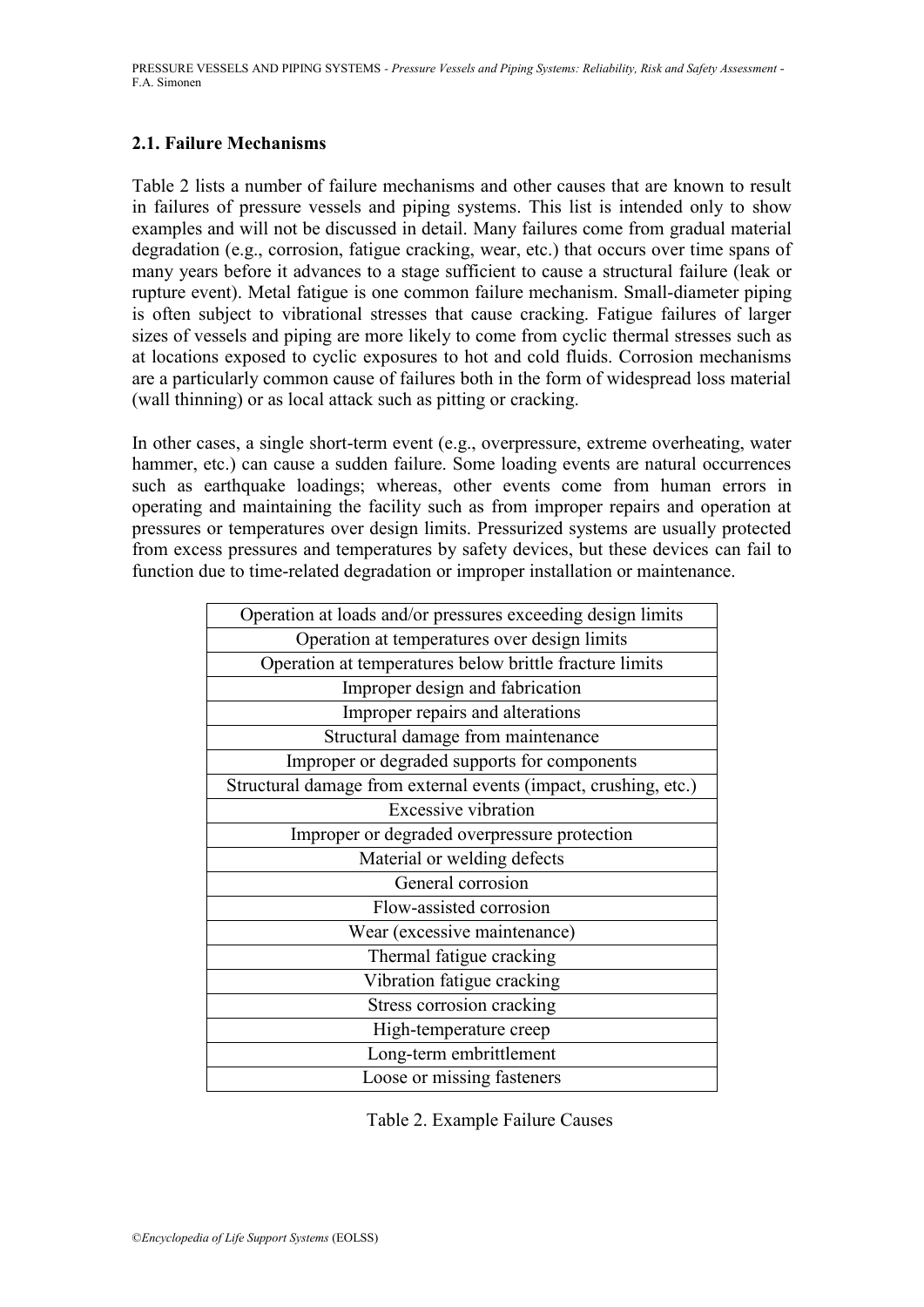# **3. Reliability and Risk**

Terms related to reliability and risk must be clearly defined and understood within the context of vessel and piping integrity. Risk combines the concepts of probability of failure and consequences of failure using the definition<br> $Risk = \text{Probability of Failure} \times \text{Consequences of Failure}$ 

Probability is usually quantified as a failure frequency, which expresses the number of failure events that occur over a given time span. It is important to define the event of concern along with the time span of interest. An example definition would be rupture events per vessel per year of operation. Another example related to piping systems would be leaks per weld per year or leaks per meter of pipe per year. In other cases, it may be of interest to address reliability in a larger context such as failures per plant or failures per system.

The concept of failure frequency is applied to systems that operate on a continuing basis, as for example at electric power plants. However, other systems remain in a standby mode during normal operation and are needed only rarely to perform critical functions in times of emergencies. An example would be piping in a fire protection system. For such systems, risk evaluations express reliability in terms of probability of failure per demand rather than as failures per year.

Different failure events can have wide ranging consequences. Consequences can only be of an economic nature expressed in terms of dollars associated with loss of production plus the labor and materials for repairs. There can also be safety consequences from injuries to workers and/or the general public. For example, a small leak at a power plant would have no safety consequences and only minor economic consequences if the repair of the leak can be accomplished without interrupting the operation of the plant. On the other hand, the rupture of a pressure vessel or a large pipe could cause a large energy release, an explosion, or a fire with human deaths and injuries. In addition to severe safety consequences, ruptures can have major economic consequences totaling millions of dollars both from an extended shut down of a large production facility and major costs to replace the ruptured component along with repairs to damage inflicted on adjacent components and structures.

## **4. Failure Frequency Estimation**

Failure frequencies for pressure boundary components must often be estimated to support Probabilistic Risk Assessments (PRAs) and other decision making purposes. Estimates are most often based on reported failures from past service experience and have focused on a system level rather than on the component level. Such estimates have limitations for predicting future performance and in identifying priorities for managing the integrity of specific components. Estimates based on service experience are better for evaluations of more common failure modes consisting of small leaks. Estimates for the frequencies of larger leaks and rupture events are, however, subject to larger uncertainties if based soley on service experience.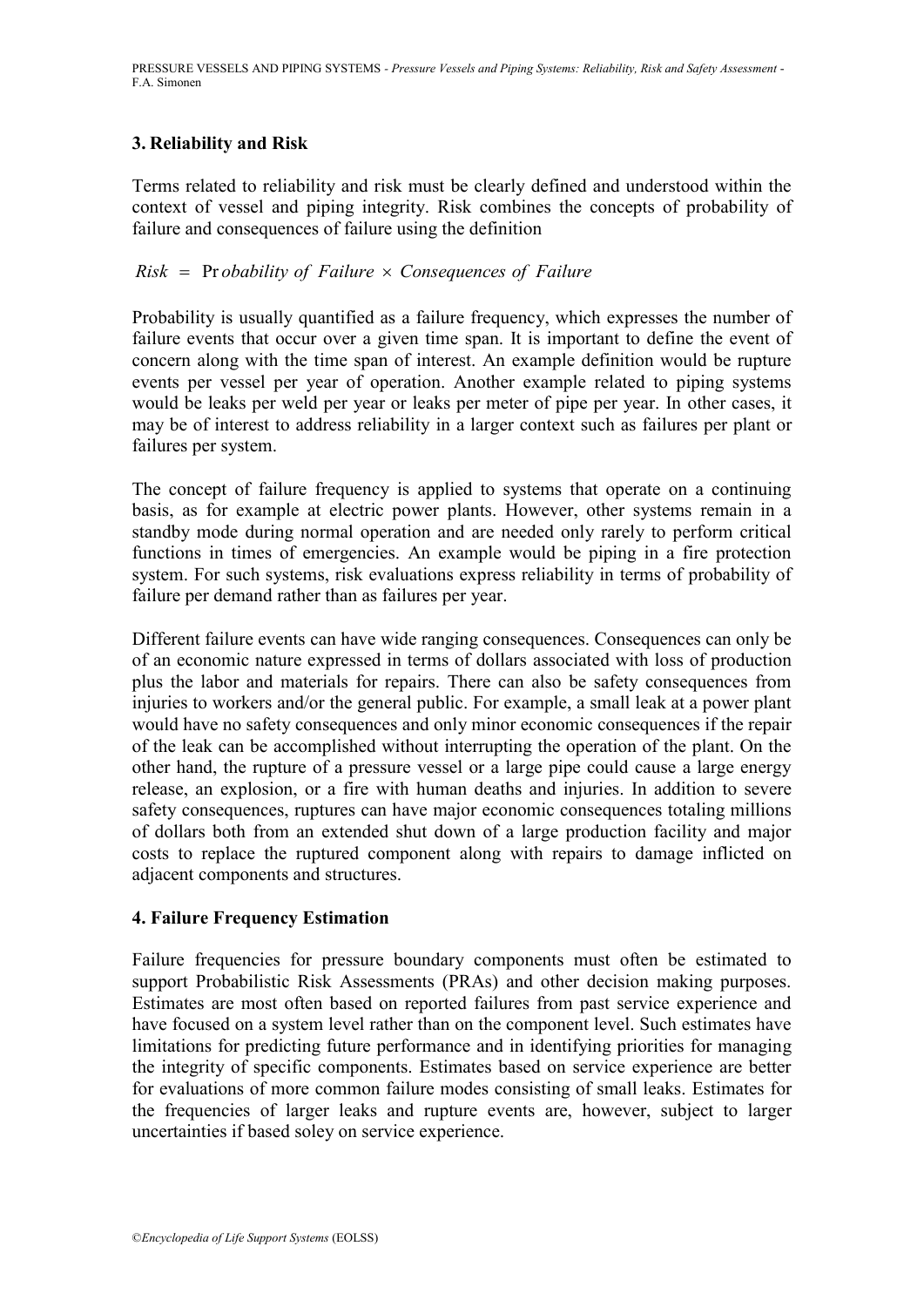Risk evaluations require realistic estimates of failure frequencies that apply to the specific combinations of materials, degradation mechanisms, and operating conditions. There are four basic approaches discussed below for estimating piping and vessel reliability:

- (1) Statistical estimation using service data,
- (2) Structural reliability analysis (SRA) based on probabilistic fracture mechanics,
- (3) Expert judgment/expert elicitation, and
- (4) Any combination of (1) through (3).

- -

## TO ACCESS ALL THE **26 PAGES** OF THIS CHAPTER, Visit: <http://www.eolss.net/Eolss-sampleAllChapter.aspx>

#### **Bibliography**

ASME (2002). *Standard for Probabilistic Risk Assessment for Nuclear Power Plant Applications*, ASME RA-S-2002, American Society of Mechanical Engineers, New York. [Specifies the minimum requirements for a PRA that is used for a specific decision making application].

Balkey K.R. and FA Simonen (1999). Risk-Based Inspection Guidelines for Nuclear Power Plant Components, *Transactions of the 11th International Conference on Structural Mechanics in Reactor Technology*, Berlin, Germany: International Association for Structural Mechanics in Reactor Technology. [Describes the technical basis for the risk-informed inspection requirements that were later adopted by the ASME Section XI Code].

Bell C.D. and O.J.V. Chapman. (2003). Description of PRODIGAL, *NURBIM Report D4/Appendix F*, Rolls-Royce plc. [A probabilistic fracture mechanics code for welds in vessels and piping that was developed in the United Kingdom for naval reactor applications].

Bernsen S.A., F.A. Simonen and K.R. Balkey (2006). PRA and Risk-Informed Analysis, *Chapter 45 Companion Guide to the ASME Boiler and Pressure Vessel Codes – Second Edition – Volume 3*, ASME Press, New York, USA. [One of many chapters in a set of volumes that explains in the technical basis and provides guidance for users of ASME Code.]

Bishop B.A. (1993) Benchmarking of Probabilistic Fracture Mechanics Analyses of Reactor Vessels Subjected to Pressurized Thermal Shock Loading, EPRI Research Project 2975-5, Electric Power Research Institute, Palo Alto, CA. [Presents results of calculations performed to compare numerical results from several probabilistic fracture mechanics computer codes for a set of well defined example problems].

Bishop B.A. (1997). An Updated Structural Reliability Model for Piping Risk Informed ISI, *PVP-Vol. 346, Fatigue and Fracture - 1997, Volume 2*, American Society of Mechanical Engineers, New York. [Describes the development of the SRRA probabilistic fracture mechanics code].

Brickstad B. and W. Zang. (2001). NURBIT Nuclear RBI Analysis Tool, A Software for Risk Management of Nuclear Components, *Technical Report No 10334900-1*, DNV, Stockholm, Sweden. [A probabilistic fracture mechanics code for pressure vessels and piping that was developed in Sweden for commercial power plant applications].

Brickstad B., O.J.V. Chapman, T. Schimpfke, H. Schulz, and A. Muhammed. (2004). Review and Benchmarking of SRM and Associated Software, *NURBIM Final Report D4*, Contract FIKS-CT-2001- 00172, DNV, Stockholm. [Presents results of comparison calculations using several probabilistic fracture mechanic computer codes that serve to demonstrate different features of the codes].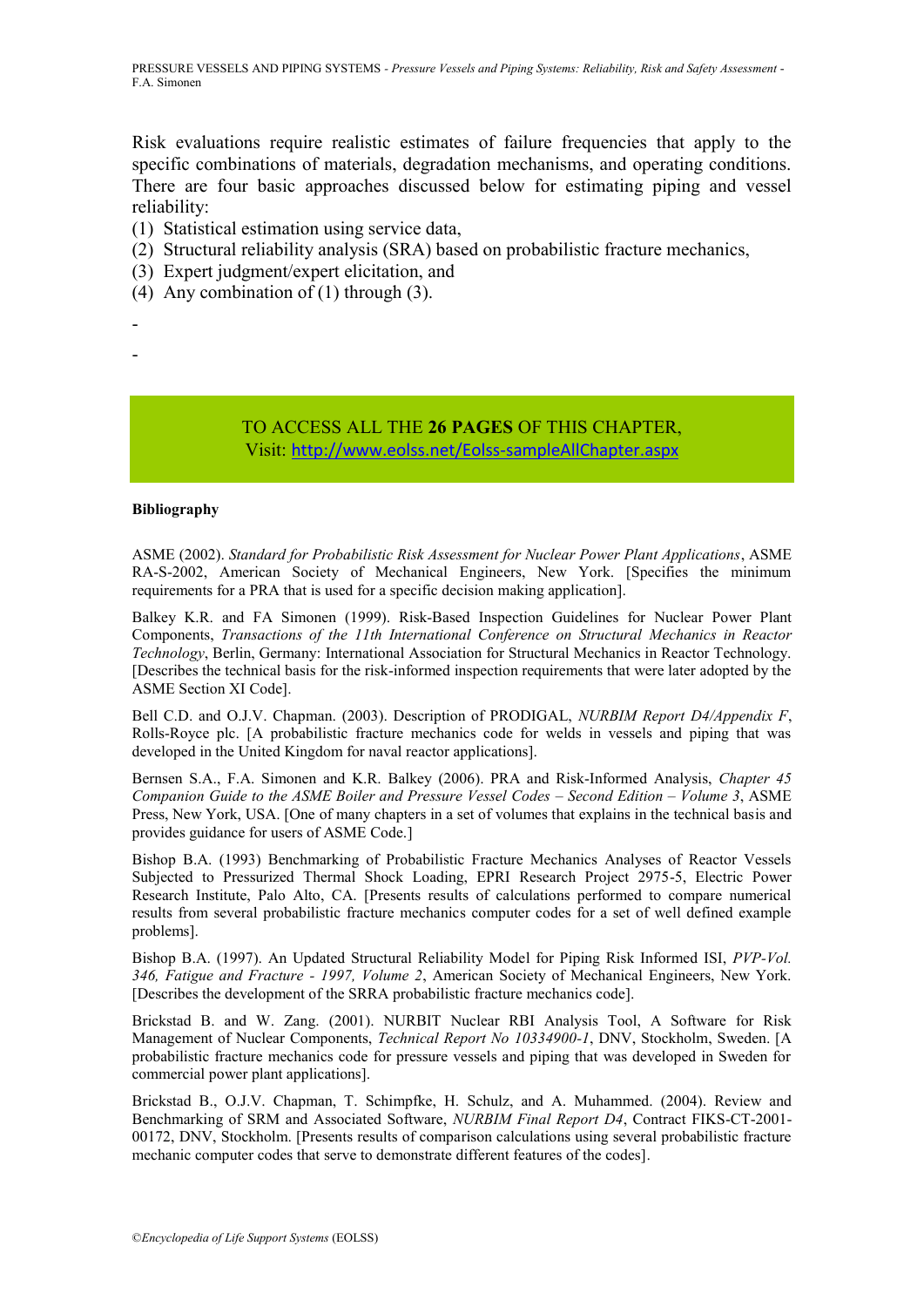Cheverton R.D. and D.G. Ball. (1984). *OCA-P: A Deterministic and Probabilistic Fracture-Mechanics Code for Applications to Pressure Vessels*, NUREG/CR-3618, prepared by Oak Ridge National Laboratory for the U.S. Nuclear Regulatory Commission. [The first probabilistic fracture mechanics code developed to calculate failure probabilities for reactor pressure vessels].

Dickson T.L. (1994). *FAVOR: A Fracture Mechanics Analysis Code for Nuclear Reactor Pressure Vessel, Release 9401*, ORNL/NRC/LTR/94/1. Martin Marietta Energy Systems, Inc., Oak Ridge National Laboratory. [Describes the development of a probabilistic fracture mechanics code for calculating failure probabilities for reactor pressure vessels].

Dickson T.L., P.T. Williams and S Yin. (2004). *Fracture Analysis of Vessels – Oak Ridge, FAVOR, v04.1, Computer Code: User's Guide*, NUREG/CR-6855, ORNL/TM-2004/245, October 2004. [The latest probabilistic fracture mechanics code developed to calculate failure probabilities for reactor pressure vessels].

Dillstrom P. (2003). *A Short Description of ProSACC, NURBIM Report D4/Appendix G*, DNV, Stockholm. [A probabilistic fracture mechanics code for pressure vessels and piping that was developed in Sweden for commercial power plant applications].

Gosselin S.R., F.A. Simonen, R.G. Carter, J.M. Davis and G.L. Stevens. (2005). Enhanced ASME Section XI Appendix L Flaw Tolerance Procedure, *PVP2005-71100, Proceedings of the 2005 ASME Pressure Vessels and Piping Conference*, July 17-21, 2005, Denver, Colorado. [Describes a method for predicting fatigue life based on damage tolerance approach that has been adopted by the ASME Section III Code].

Harris D.O., E.Y. Lim and D.D. Dedhia. (1981). *Probability of Pipe Fracture in the Primary Coolant Loop of a PWR Plant Volume 5: Probabilistic Fracture Mechanics Analysis - Load Combination Program Project 1 Final Report*, NUREG/CR-2189, Vol. 5, prepared by Lawrence Livermore National Laboratory for the U.S. Nuclear Regulatory Commission, Washington, DC. [The technical basis document for the PRAISE code that predicts leak and rupture probabilities for piping welds subject to fatigue cycles and seismic loads].

Harris D.O., D.D. Dedhia, E.D. Eason and S.D. Patterson. (1986). *Probability of Failure in BWR Reactor Coolant Piping: Probabilistic Treatment of Stress Corrosion Cracking in 304 and 316NG BWR Piping Weldments*, NUREG/CR-4792 v3, U.S. Nuclear Regulatory Commission, Washington, DC. [The technical basis document for an improved version of the PRAISE code that predicts failure probabilities for piping welds subject to stress corrosion cracking].

Harris D.O. and D.D. Dedhia. (1992). *Theoretical and User's Manual for pc-PRAISE, A Probabilistic Fracture Mechanics Computer Code for Piping Reliability Analysis*, NUREG/CR-5864, U.S. Nuclear Regulatory Commission, Washington, DC. [A version of mainframe PRAISE code that was adapted for use on personal computers.]

Harris D.O. and D.D. Dedhia. (1998). *WinPRAISE 98 PRAISE Code in Windows, April 1998*. [A version of the PRAISE code that allows for interactive entries of input data].

Khaleel M.A. and F.A. Simonen. (1994a). The Effects of Initial Flaw Sizes and In-service Inspection on Piping Reliability, *ASME PVP Vol. 288, Service Experience and Reliability Improvement: Nuclear, Fossil and Petrochemical Plants, Vol. 1*, pp. 95-107. [Application of the PRAISE code to show how probability of detection and frequencies of inspections can reduce failure probabilities of piping welds].

Khaleel M.A. and F.A. Simonen. (1994b). A Parametric Approach to Predicting the Effects of Fatigue on Piping Reliability, *ASME PVP Vol. 288, Service Experience and Reliability Improvement: Nuclear, Fossil and Petrochemical Plants, Vol. 1*, pp. 117-125. [Application of the PRAISE code to show how the magnitude and frequency of fatigue stresses related to failure probabilities of piping welds].

Khaleel M.A., F.A. Simonen, D.O. Harris and D. Dedhia. (1995). The Impact of Inspection on Intergranular Stress Corrosion Cracking for Stainless Steel Piping, *ASME PVP Vol. 266/SERA-Vol.3, Risk and Safety Assessment: Where is the Balance*, pp. 411-422. [Application of the PRAISE code to show how probability of detection and frequencies of inspections can reduce failure probabilities of piping welds subject to stress corrosion cracking].

Khaleel M.A. and F.A. Simonen. (2000a). Effects of Alternative Inspection Strategies on Piping Reliability, *Nuclear Engineering and Design*, Vol. 197, pp. 115-140. [Application of the PRAISE code to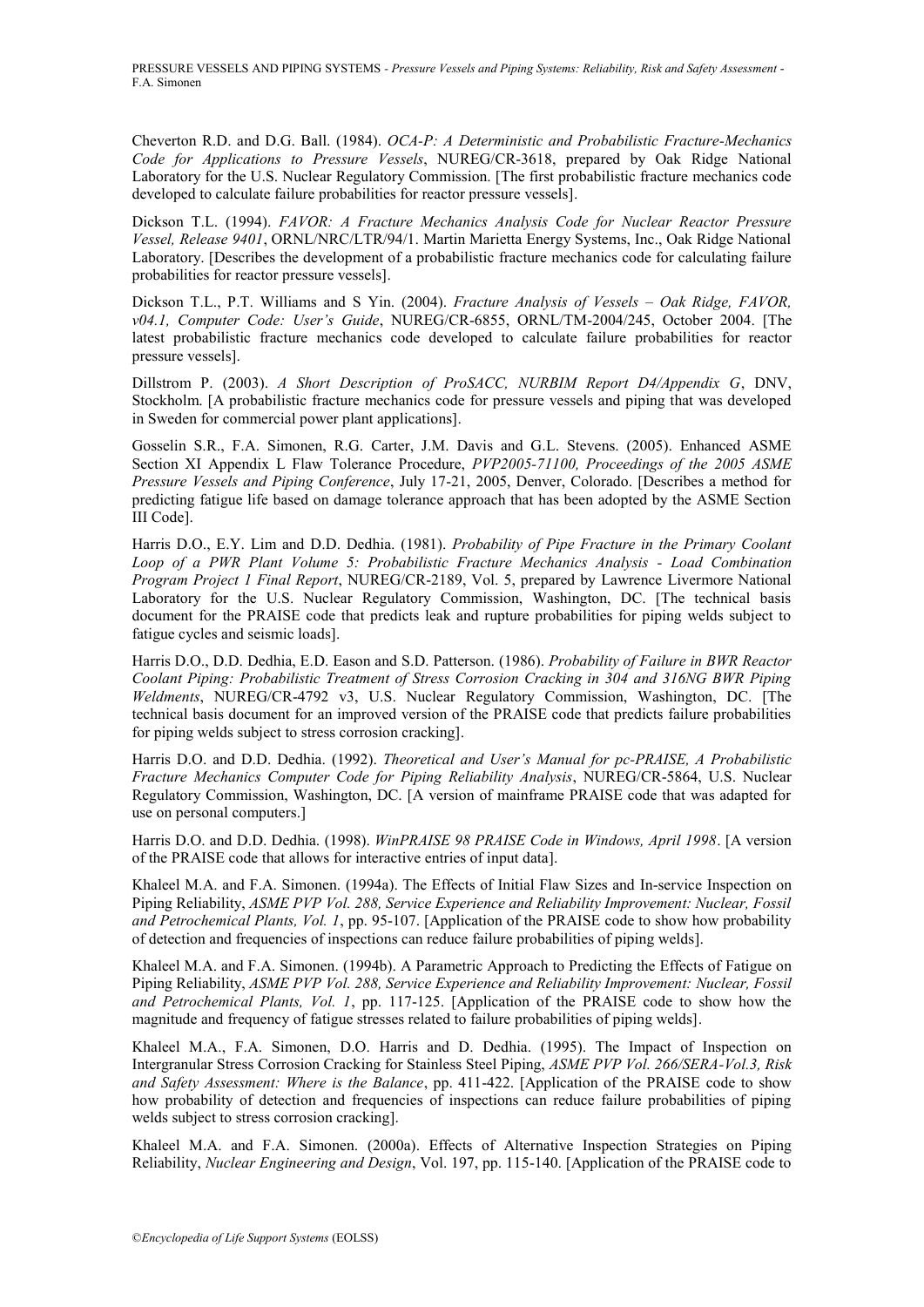show how probability of detection and frequencies of inspections can reduce failure probabilities of piping welds].

Khaleel M.A., F.A. Simonen, H.K. Phan, D.O. Harris, and D.D. Dedhia. (2000b). Fatigue Analysis of Components for 60-Year Plant Life, NUREG/CR-6674, PNNL-13227, prepared by Pacific Northwest National Laboratory for U.S. Nuclear Regulatory Commission, Washington, DC. [Application of the PRAISE code to compare failure probabilities at 40 and 60 years of plant operation for piping subject to fatigue cycling].

Lydell B.O.Y., E. Mathet and K. Gott. (2004). Piping Service Life Experience in Commercial Nuclear Power Plants: Progress with the OECD Pipe Failure Data Exchange Project, *Proceedings. of the 2004 ASME Pressure Vessels and Piping Conference*, American Society of Mechanical Engineers, New York). [A discussion of a data base on piping failures reported a commercial nuclear power plants].

Lydell B.O.Y. and A. Olsson. (2006). *Reliability Data for Piping Components in Nordic Nuclear Power Plants*, 2005153-M-003 Rev. A1, Relcon AB, Malmö ,Sweden, March 2, 2006. [A discussion of a data base on piping failures reported a commercial nuclear power plants].

Mohammed A.A. (2003). *A Short Description of STRUEL, NURBIM Report D4/Appendix H*, TWI. [A probabilistic fracture mechanics code for welds in vessels and piping that was developed in Germany].

Mosleh A. et al. (1987). *Methods for Elicitation and Use of Expert Opinion in Risk Assessment*, NUREG/CR-4962, U.S. Nuclear Regulatory Commission, Washington, DC. [A handbook type of document to guide the application of expert judgment to nuclear power plant applications.]

NASA. (2002). *Probabilistic Risk Assessment Procedures and Guide for NASA Managers and Practitioners, version 1.1*, prepared for Office of Safety and Mission Assurance, National Aeronautics and Space Administration Headquarters, Washington, DC, USA. [This 323 page instructional document is available to the public through the internet from the website www.hq.nasa.gov/office/codeq/doctree/praguide.pdf].

NRC. (1975). *Reactor Safety Study: An Assessment of Accident Risks at U.S. Commercial Nuclear Power Plants*, Technical Report WASH-1400, U.S. Nuclear Regulatory Commission, Washington, DC. [A landmark study that was used to evaluate the public risk from commercial nuclear power plants].

NRC. (1983). *PRA Procedures Guideline: A Guide to the Performance of Probabilistic Risk Assessment for nuclear Power Plants*. NUREG/CR-2300. Washington D.C. Nuclear Regulatory Commission. [A document prepared by the USNRC to provide guidance to the nuclear power industry for developing a plant specific PRA].

NRC. (1990). *Severe Accident Risks: An Assessment of Five U.S. Nuclear Power Plants*, NUREG-1150, U.S. Nuclear Regulatory Commission, Washington, DC. [A major study supported by the USNRC to demonstrate the use of PRA methods to a representative sample of commercial nuclear power plants].

NRC. (1991). *Requirements for Monitoring the Effectiveness of Maintenance at Nuclear Power Plants*, 10 CFR 50.65. U.S. Nuclear Regulatory Commission, Washington DC. [A regulatory document that requires commercial nuclear power plant to apply insights from risk calculations to guide the maintenance of nuclear power plants].

OECD Nuclear Energy Agency. (2005). OECD-NEA Piping Failure Data Exchange Project (OPDE), *Workshop on Database Applications*, OPDE/SEC(2004)4, Issy-les-Moulineaux, France. [A discussion of a data base on piping failures reported a commercial nuclear power plants].

OECD Nuclear Energy Agency. (2006). *OPDE 2006:1 Coding Guideline (OPDE-CG) & OPDE User Instruction, PR01 Version 02*, Issy-les-Moulineaux (France). [Guidance on the use of a data base on piping failures reported a commercial nuclear power plants].

Poloski J.P., D.G. Marksberry, C.L. Atwood and W.J. Galyean. (1999). *Rates of Initiating Events at U.S. Nuclear Power Plants: 1987-1995*, NUREG/CR-5750, prepared by Idaho National Engineering Laboratory for U.S. Nuclear Regulatory Commission, Washington, DC. [A compilation and evaluation of reported events at commercial nuclear power plants including failures by leakage and rupture of piping].

Rudland D.L. H. Xu, G. Wilkowski, P. Scott, N. Ghadiali and F. Brust. (2006a). Development of a New Generation Computer Code (PRO-LOCA) for the Prediction of Break Probabilities for Commercial Nuclear Power Plants Loss-of-Coolant Accidents, *Proceeding of the ASME Pressure Vessels and Piping*